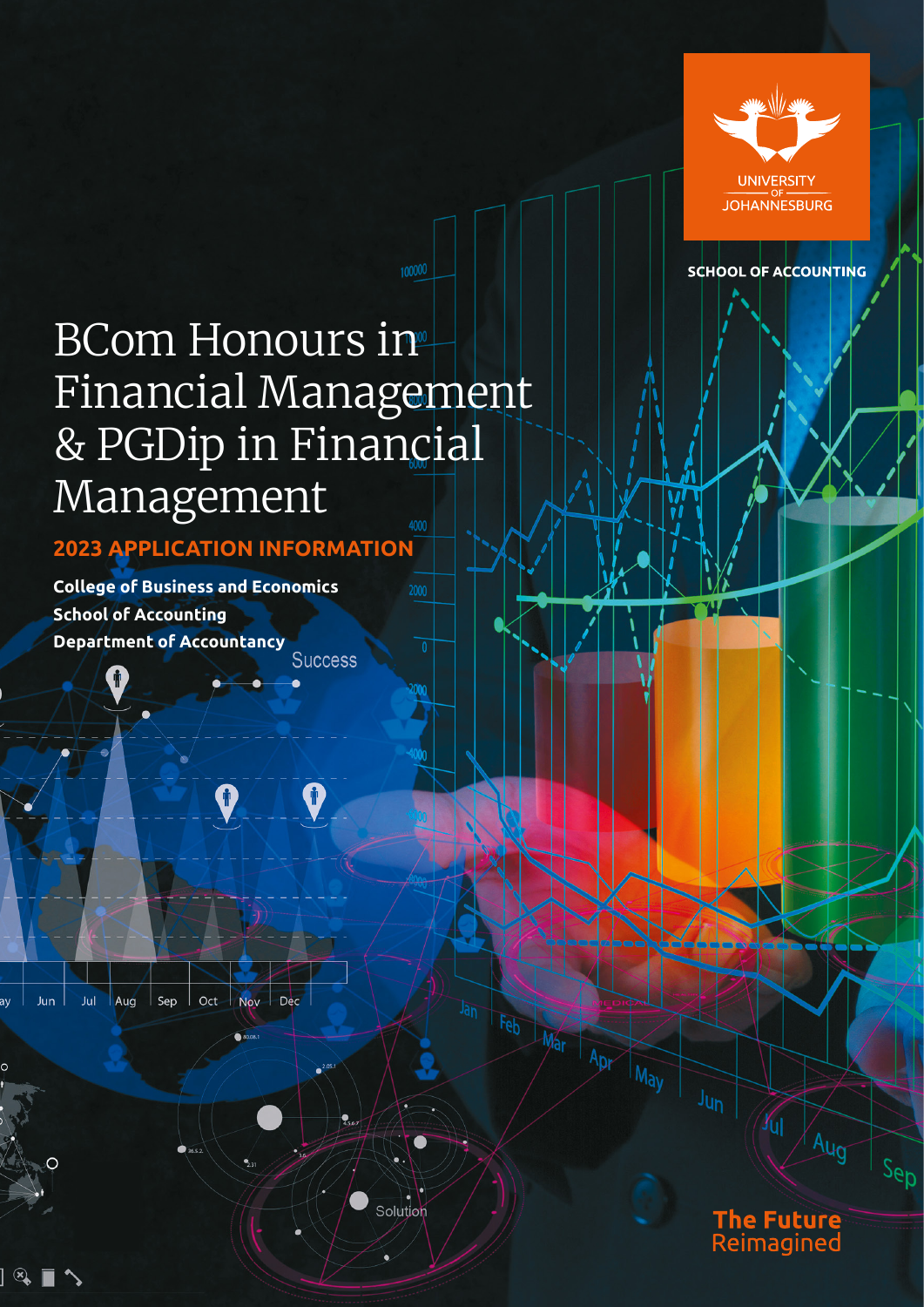# BCom Honours in Financial Management & PGDip in Financial Management



### **2023 APPLICATION INFORMATION**

The primary purpose of the BCom Honours (Financial Management) and PGDip (Financial Management) programmes is to provide students with the necessary knowledge to undertake highly-skilled professional work in the disciplines of management accounting and finance. The programme is comprised of a broad-based curriculum to prepare the postgraduate student for a wide range of finance-related specialities. The programme emphasises application, analysis and evaluation within each topic area as well as the application of integrity and ethics in a professional environment. Mastering of the curriculum will provide students with the skills to synthesize complex management, financial, performance and risk principles in order to drive and add value to the entities that employ them. The successful student will

The primary purpose of the BCom Honours (Financial Management) and PGDip (Financial Management) programmes is to provide students with the necessary knowledge to undertake highly-skilled professional work in the disciplines of management accounting and finance.

gain an overall financial and business perspective, which will provide them with a competitive advantage for employment.

In addition, the student will be prepared for further studies in the field by developing research and reporting skills through the completion of a supervised research project in the field of financial management.\*

#### *\* Only applicable to the BCom Honours (Financial Management)*

Both qualifications are aligned with the competency framework and curriculum requirements of the Chartered Institute of Management Accountants (CIMA). Students that complete the BCom Honours (Financial Management) or PGDip (Financial Management) will be prepared to write the CIMA professional qualification exams that lead into an Associate Chartered Management Accountant / Chartered General Management Accountant (ACMA/CGMA) designation.

These programmes are UJ's leading provider of CIMA professionals and is geared towards preparing students

to undertake the CIMA Management Case Study and Strategic Level examinations. Upon completion, the programmes afford students exemption from the Operational and Management level objective tests and the Operational Level Case Study exam. Students will commence their CIMA studies with the Management Level Case Study exam.

The BCom Honours and PGDip are situated in the Department of Accountancy and both qualifications are on NQF level 8. These are both full time programmes and all lectures and tests are during office hours. Both programmes do not accept working candidates nor are they offered part time.

**www.uj.ac.za**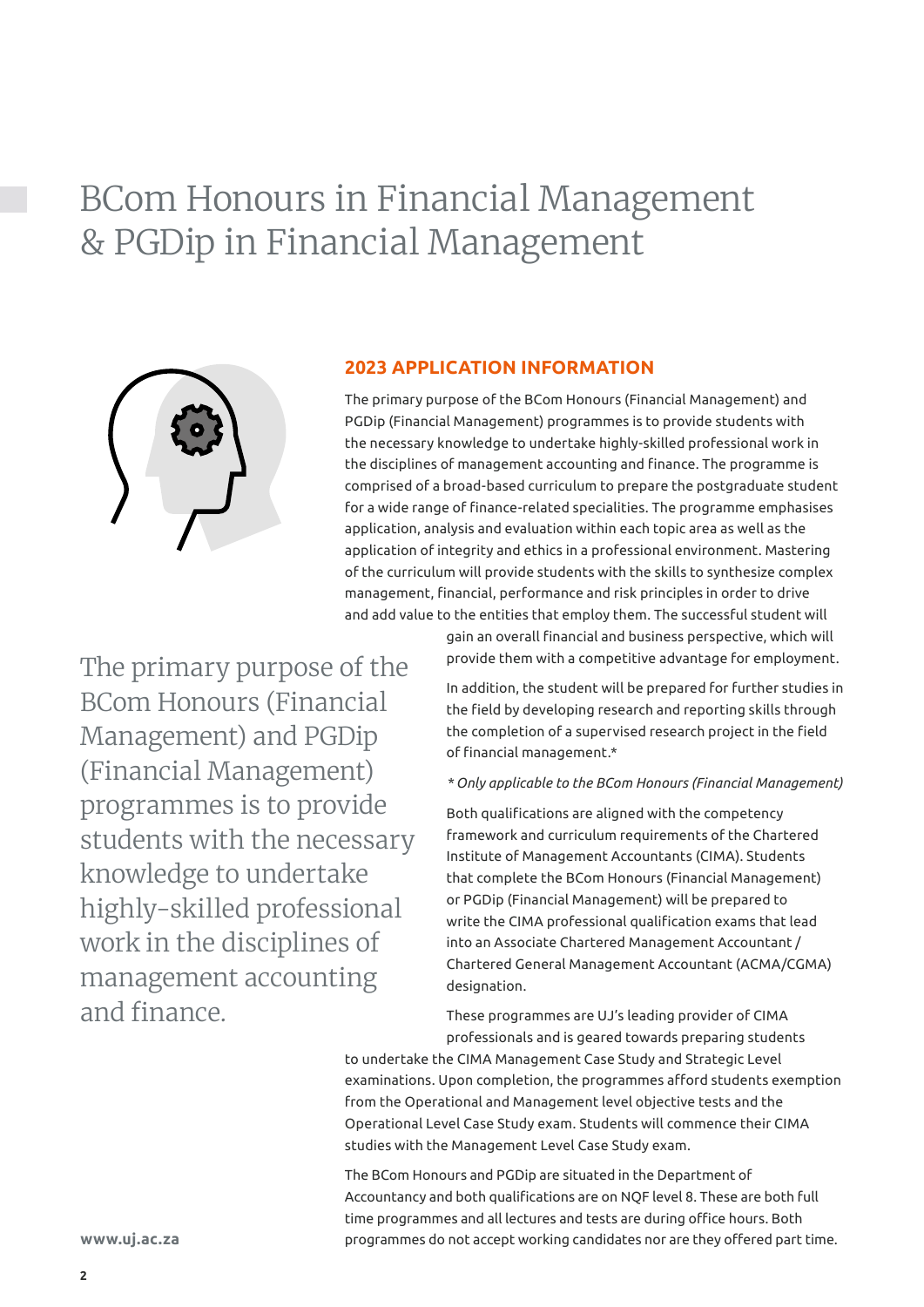# **1. RULES OF ACCESS**

A student in possession of a BCom degree OR any related degree with a programme specific minimum revised NQF level 7 competency in Accounting and Financial Management (i.e. Accounting III and Finance III as well as Cost and Management Accounting III) may apply. Applicants will be required to write an entrance exam and all applications are subject to a selection process. No student can register for the BCom Honours or PGDip unless they have completed their undergraduate studies within the last 5 years. Meeting the minimum admission requirements does not ensure acceptance into the programme as all applicants will be subjected to a selection process as determined by the Department of Accountancy.

To apply for the PGDip programme, a student will require a minimum average of 55% for their third year Accounting and Financial Management modules, with neither of the modules being below 55%. To be considered for the BCom Honours degree, a student will require a minimum average of 65% for their third year Accounting and Financial Management modules, with neither of the modules being below 65%.

# **2. ENTRANCE EXAM**

As part of the selection process for acceptance into the BCom Honours and PGDip programme, a compulsory entrance exam will be scheduled for all applicants that apply and meet the minimum requirements. Applicants that do not write the entrance exam may not be considered for acceptance.

The entrance exam will consist of multiple choice questions based on a standard undergraduate accounting and finance syllabus. The test is designed to assess your current level of skill. Topics that are covered in the test include:

- **Accounting**
- **Finance**
- **•** Managerial accounting (Costing)
- **Tax (General principles and calculation)**

Applicants do not need to study specifically for the entrance exam as it will assess embedded knowledge of the above topics at an undergraduate level. If applicants would like to prepare for the entrance exam, they can revise the fundamental aspects of the above topics covered in the undergraduate syllabus. The assessment is written in English.

Applicants must write the entrance exam for both their first and second choice (i.e. any other degree applied for) in case they are not successful in either one application.

The details of the entrance exam will be made available at a later stage.

#### **3. CLOSING DATE FOR APPLICATIONS**

The closing date for applications is the 31st of October at 12:00 annually for foreign (i.e. non-South African resident) applicants and for South African resident applicants for study in the following academic year. All foreign applicants (i.e. international applicants) applying should consult with the International Admissions Office at the University of Johannesburg on 011 559 4517 or visit:<https://www.uj.ac.za/internationalstudents/>

#### **4. APPLICATION AND SELECTION PROCESS**

Only online applications will be considered and you may apply at <www.uj.ac.za>.

Failure to submit all the required documentation or submitting your application late will result in your application not being considered. All prospective applicants will be subjected to a selection process. The selection process includes the entrance exam which will take place during the year (dates to be communicated). The date, time and mode of the entrance exam will be confirmed with short-listed applicants via the e-mail address provided on their application (please ensure that you provide the correct email address when submitting your application). Prospective applicants must please note that there will only be one round of entrance exam opportunities.

#### **5. FEES**

All details regarding application status, registration details and fees can be directed to the Faculty Officer at 011 559 2362. More information about fees can be obtained on [https://www.uj.ac.za/studyatUJ/Student-Finance.](https://www.uj.ac.za/studyatUJ/Student-Finance)

# **6. COMMENCEMENT OF LECTURES**

Lectures for both the BCom Honours and PGDip students commence one week earlier than the official academic year. Details regarding the Induction Programme will be forwarded to successful applicants via e-mail before it is scheduled to take place.

#### **7. CURRICULUM**

The BCom Honours and PGDip programmes are presented on a full-time basis over one year only. All classes are during the day from Monday to Thursday. There is no part-time option available. Students have to pass all four modules independently to graduate. Fundamentally there is no difference between the BCom Honours (Financial Management) and the PGDip (Financial Management) other than the PGDip programme does not have a Research module. The PGDip programme caters for candidates that want to pursue a professional registration with CIMA, while